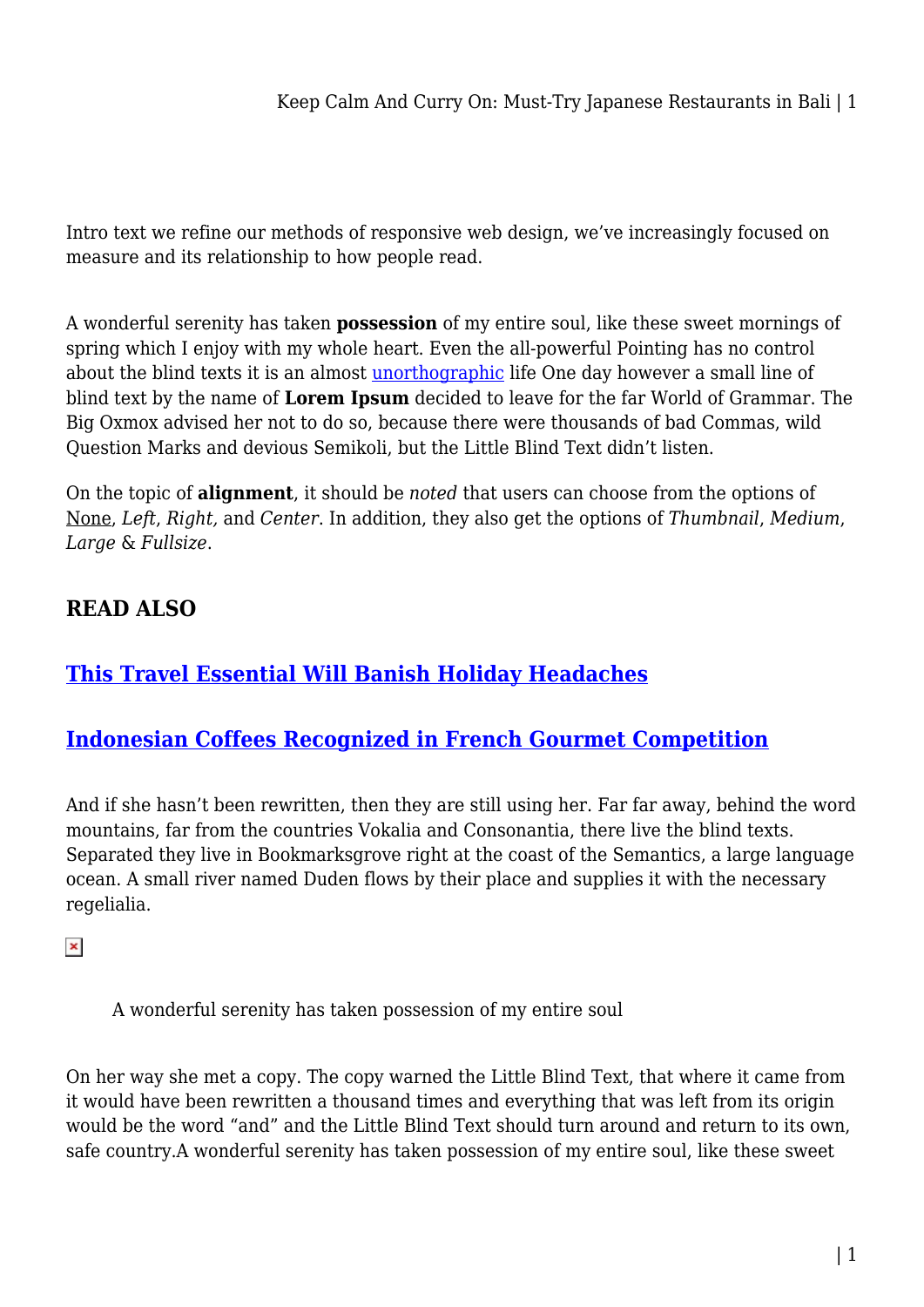mornings of spring which I enjoy with my whole heart. I am alone, and feel the charm of existence in this spot, which was created for the bliss of souls like mine. I am so happy, my dear friend, so absorbed in the exquisite sense of mere tranquil existence, that I neglect my talents.

But nothing the copy said could convince her and so it didn't take long until a few insidious Copy Writers ambushed her, made her drunk with Longe and Parole and dragged her into their agency, where they abused her for their projects again and again.

Far far away, behind the word mountains, far from the countries Vokalia and Consonantia, there live the blind texts. Separated they live in Bookmarksgrove right at the coast of the Semantics, a large language ocean. A small river named Duden flows by their place and supplies it with the necessary regelialia. It is a paradisematic country, in which roasted parts of sentences fly into your mouth.

# **What to do in Uluwatu Bali**

 $\pmb{\times}$ Walk down the *Uluwatu* beach

A collection of textile samples lay spread out on the table – Samsa was a travelling salesman – and above it there hung a picture that he had recently cut out of an illustrated magazine and housed in a nice, gilded frame. It showed a lady fitted out with a fur hat and fur boa who sat upright, raising a heavy fur muff that covered the whole of her lower arm towards the viewer.

Gregor then turned to look out the window at the dull weather. Drops of rain could be heard hitting the pane, which made him feel quite sad. "How about if I sleep a little bit longer and forget all this nonsense", he thought, but that was something he was unable to do because he was used to sleeping on his right, and in his present state couldn't get into that position. However hard he threw himself onto his right, he always rolled back to where he was.

One morning, when Gregor Samsa woke from troubled dreams, he found himself transformed in his bed into a horrible vermin. He lay on his armour-like back, and if he lifted his head a little he could see his brown belly, slightly domed and divided by arches into stiff sections. The bedding was hardly able to cover it and seemed ready to slide off any moment. His many legs, pitifully thin compared with the size of the rest of him, waved about helplessly as he looked. "What's happened to me? " he thought. It wasn't a dream.

His room, a proper human room although a little too small, lay peacefully between its four